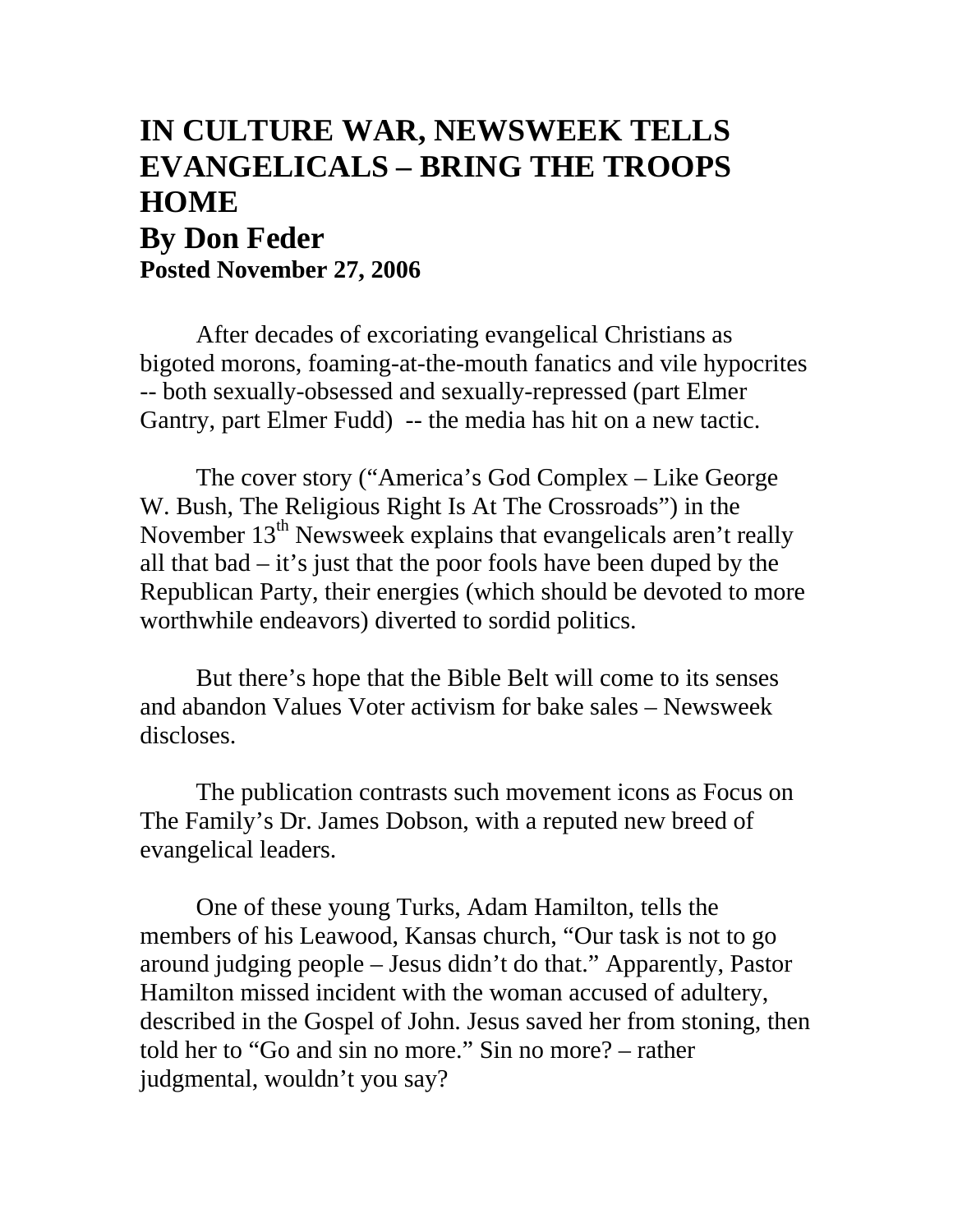Leaders like Dobson, Falwell and Robertson have "lost their focus on the spirit of Jesus and have separated the world into black and white," Hamilton declares. "I can't see Jesus standing with signs at an anti-gay rally."

Nor can one picture Jesus standing with a sign at a pro-life demonstration, an anti-pornography rally or a rally against global warming.

There weren't many leather bars in Jesus' day. In  $1<sup>st</sup>$ , century Judea, "gay rights" was a non-issue. There also weren't rallies against child sacrifice or ritual prostitution – which the Bible puts in the same category as conduct of the San Fran persuasion.

By the way, only Newsweek could compare a Kansas pastor nobody's ever heard of with a radio psychologist whose voice reaches an estimated 220 million worldwide, as if they represented contending currents within the evangelical movement.

But the (quote, unquote) news magazine moves doggedly forward with its thesis. The "new generation of evangelical believers" is "pressing beyond the religious right of Jerry Falwell and Pat Robertson, trying to broaden the movement's focus from the familiar wars about sex to include issues of *social and economic justice."* 

Feed the homeless and shelter the hungry? Now that's the stuff! Newsweek doesn't understand that it's not a choice of caring for the needy or fighting to save marriage and stop the slaughter in the womb. All are integral aspects of the same ethic.

Since their political awakening in the mid-1970s, while evangelicals worked to end the scourge of abortion and stay the steady march of social decay (the Sodomizing of American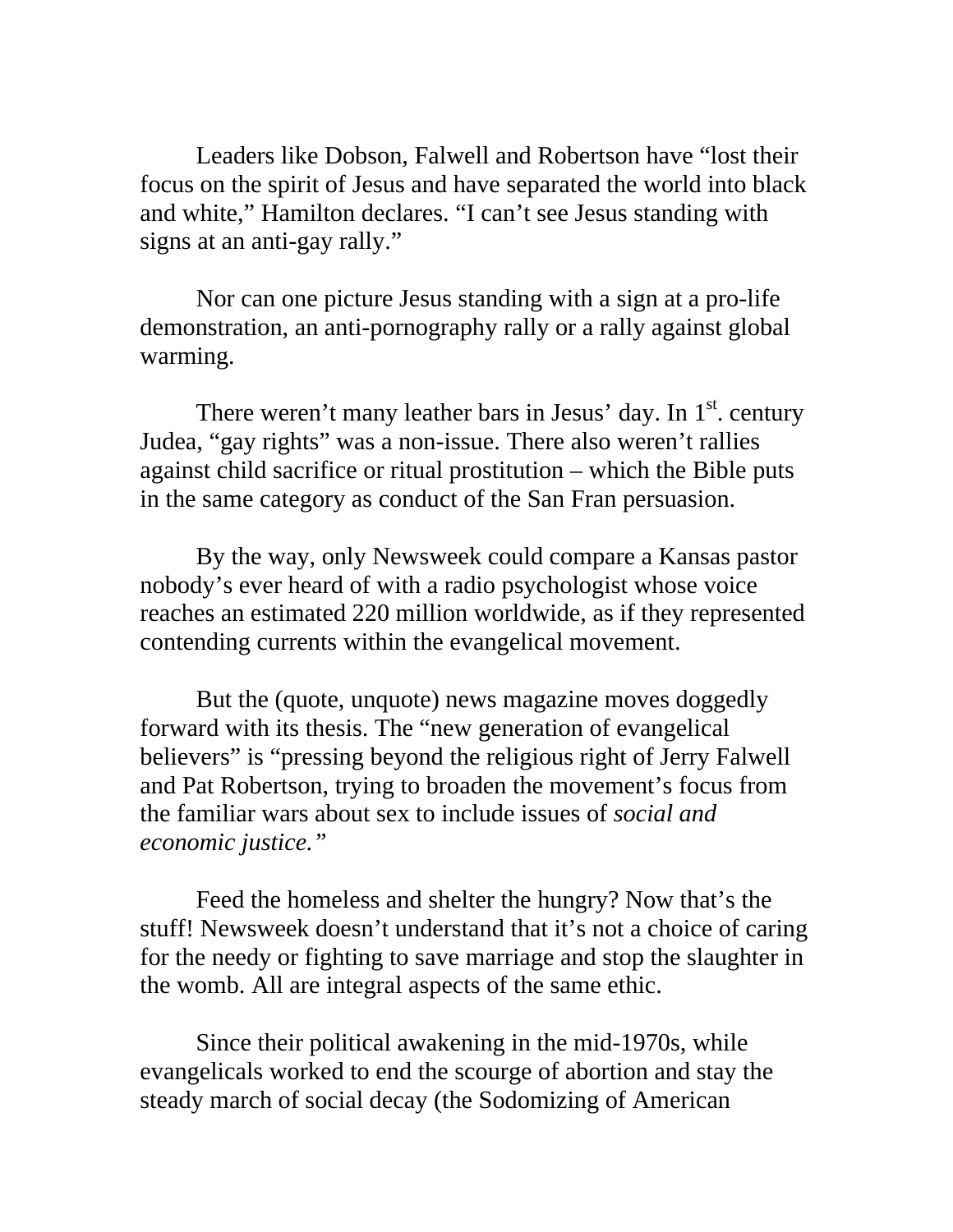culture), they have simultaneously raised billions to fight famine in Africa, build homes for the poor, rehabilitate addicts and provide aid to the most destitute among us.

The religious right's crusade to save the family -- opposition to abortion and so-called same-sex marriage -- might itself be seen as charity. The family is the first and most important social welfare agency.

Functional families raise children who won't end up living on the streets or pregnant and on welfare at age 16. If the left succeeds at destroying the American family, there will be homeless shelters, soup kitchens and rehab centers as far as they eye can see – assuming there's anyone left to man them.

Still, Newsweek rhetorically asks if conservative Christians can "move beyond the apparent confines of the religious right as popularly understood, or are they destined to seem *harsh and intolerant* – the opposite of what their own faith would have them be?" And, if the latter, will they still beat their wives with worn-out cliches?

According to Newsweek, evangelicals can continue their obsession with abortion and homosexuality, their "God complex" (and thus "seem harsh and intolerant") or repent and adopt an agenda more pleasing to the media elite – "social and economic justice," the Gospel of Gore.

There's a major flaw in this line of reasoning: Whether not evangelicals are prepared to leave politics alone, politics won't leave them alone.

The left is on a mission against God. It correctly perceives Christianity (more broadly, the Judeo-Christian ethic) as the principal obstacle to the attainment of its utopian vision. Thus, it is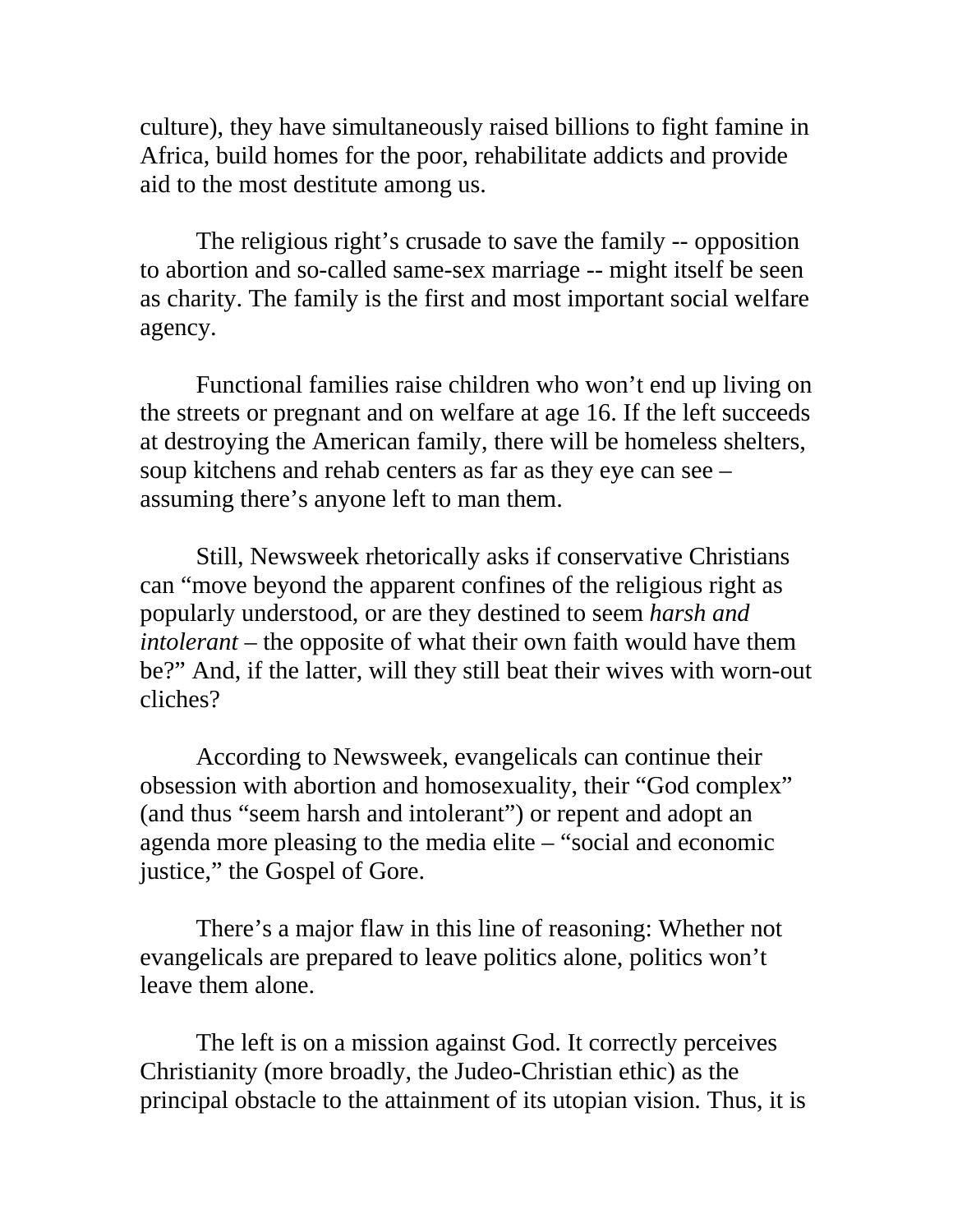determined to stigmatize, marginalize and ghettoize Christians – to increasingly circumscribe their influence and to confine their values to a designated building on a chosen day of the week.

The left has declared war on Christians. Even if evangelicals laid down their arms, the fighting would continue. Besides 1.3 million abortions a year in this country, and the relentless push for gay marriage (mandated by an imperial judiciary) the left is:

- Sexualizing children (including those from Christian families) in the guise of sex education – teaching teen-aged girls to put condoms on bananas and offering how-to training on acts the average prostitute would refuse to perform
- Teaching kids (starting in kindergarten) that homosexuality is a normal, healthy and perfectly acceptable lifestyle. Try it; you'll like it.
- Distributing condoms to adolescents
- Working to ensure that 14-year-old girls can get an abortion without the knowledge – let alone the consent – of their parents
- Pushing taxpayer-funded embryonic stem-cell research – cloning-to-kill
- Moving toward assisted suicide and euthanasia
- Fighting any attempt to counter the torrent of filth and graphic violence pouring out of Hollywood to inundate the nation in visual sewage
- Using the news and entertainment media to demonize Christians – hence movies like "V for Vendetta," "Saved" and "The DaVinci Code" – ergo smears like talk-show host Rosie O'Donnell's recent charge that "Radical *(Bible-believing)* Christianity is just as threatening as radical Islam in a country like the United States"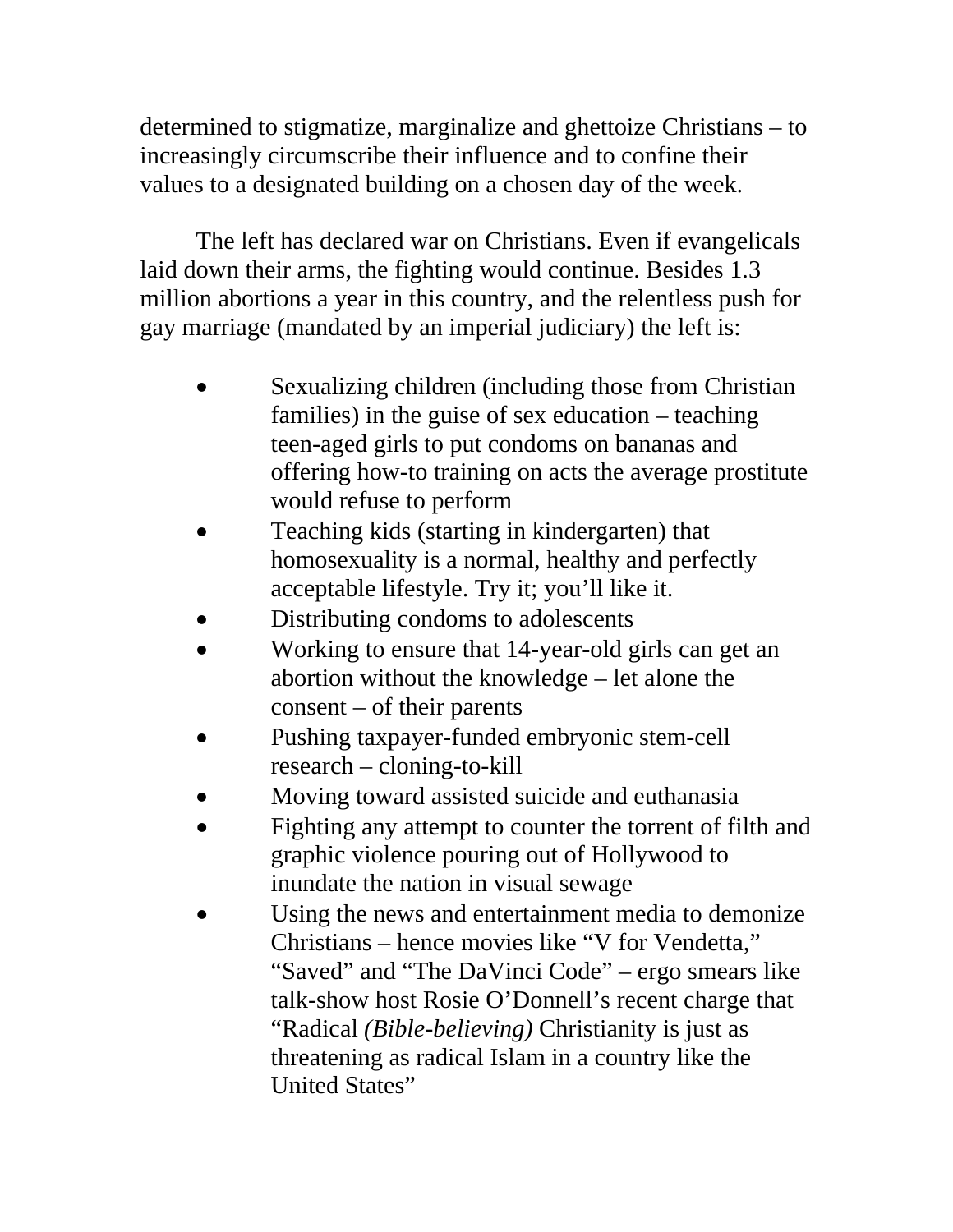- Passing hate crimes laws which will criminalize speech – especially speech that's critical of homosexuality
- Getting Christian groups thrown off college campuses because they're "non-inclusive" – i.e., won't allow homosexuals in leadership positions
- Laboring diligently to keep our borders open and pass another amnesty -- thus facilitating new waves of illegal immigration with the ultimate goal of deconstructing America
- Purging the public sector of religious manifestations, including banning stand-alone Ten Commandments displays and removing "One nation under God" from the Pledge of Allegiance
- Working to adopt an anti-terrorism policy which will consist of sensitivity training, multiculturalism and inculcating an appreciation for the religion of peace.
- Assuring the eventual destruction of Israel with a Palestinian state
- Undermining democracy. Replacing popular sovereignty with judicial autocracy – making elections irrelevant. Having civilizational issues like the definition of marriage decided by unelected officials, answerable to no one – a law (pardon the pun) unto themselves.

A November 17<sup>th</sup> Associated Press story ("Liberals Aim To Ram Measures Past Congress") is coming attractions for a horror movie of epic proportions -- "Nightmare On Capitol Hill".